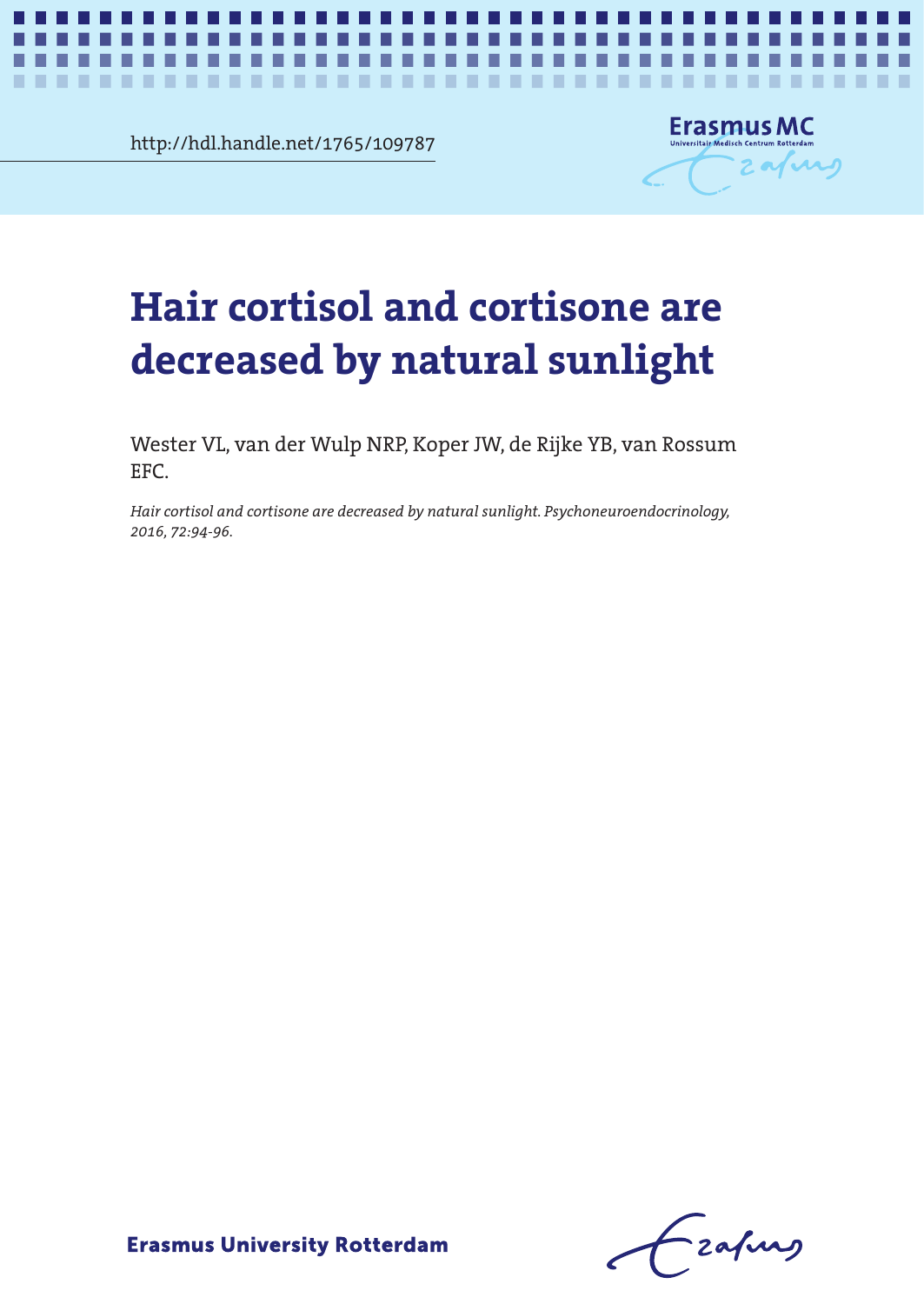## **Abstract**

**Background and aims**: Hair glucocorticoids (cortisol and cortisone) are increasingly used as measures of long-term integrated exposure to glucocorticoid hormones. Glucocorticoids gradually disappear from the hair shaft, which may result from exposure to ultraviolet (UV) radiation in natural sunlight. We aimed to study the influence of sun exposure on hair glucocorticoids.

**Material and methods**: Scalp hair samples were obtained from nine volunteers (median age 33 [range 21 - 81], 7 females), and part of each hair sample was exposed to three experimental conditions: repeated exposure to natural sunlight for 40 hours (natural UV), exposure to a high amount of artificial UV radiation, and storage in the dark (control). Hair cortisol (HairF) and cortisone (HairE) were quantified by liquid chromatography tandem mass spectrometry.

**Results**: When compared to control, HairF was decreased in 9 out of 9 hair samples after natural sunlight exposure (median decrease -3.1 pg/mg or -54%, P<0.001) and artificial UV radiation (-4.7 pg/mg or -75%, P=0.003). HairE decreased in 8 out of 9 samples, both after natural sunlight  $(-7.6 \text{ pg/mg or } -32\%$ , P=0.012) and artificial UV  $(-10.7 \text{ pg/mg or }$  $-52\%$ , P=0.026).

**Conclusions**: Exposure to natural sunlight decreases the glucocorticoid content of scalp hair, apparently through UV radiation, and is therefore an important confounder that should be considered in studies involving the measurement of hair glucocorticoids.

-zafurs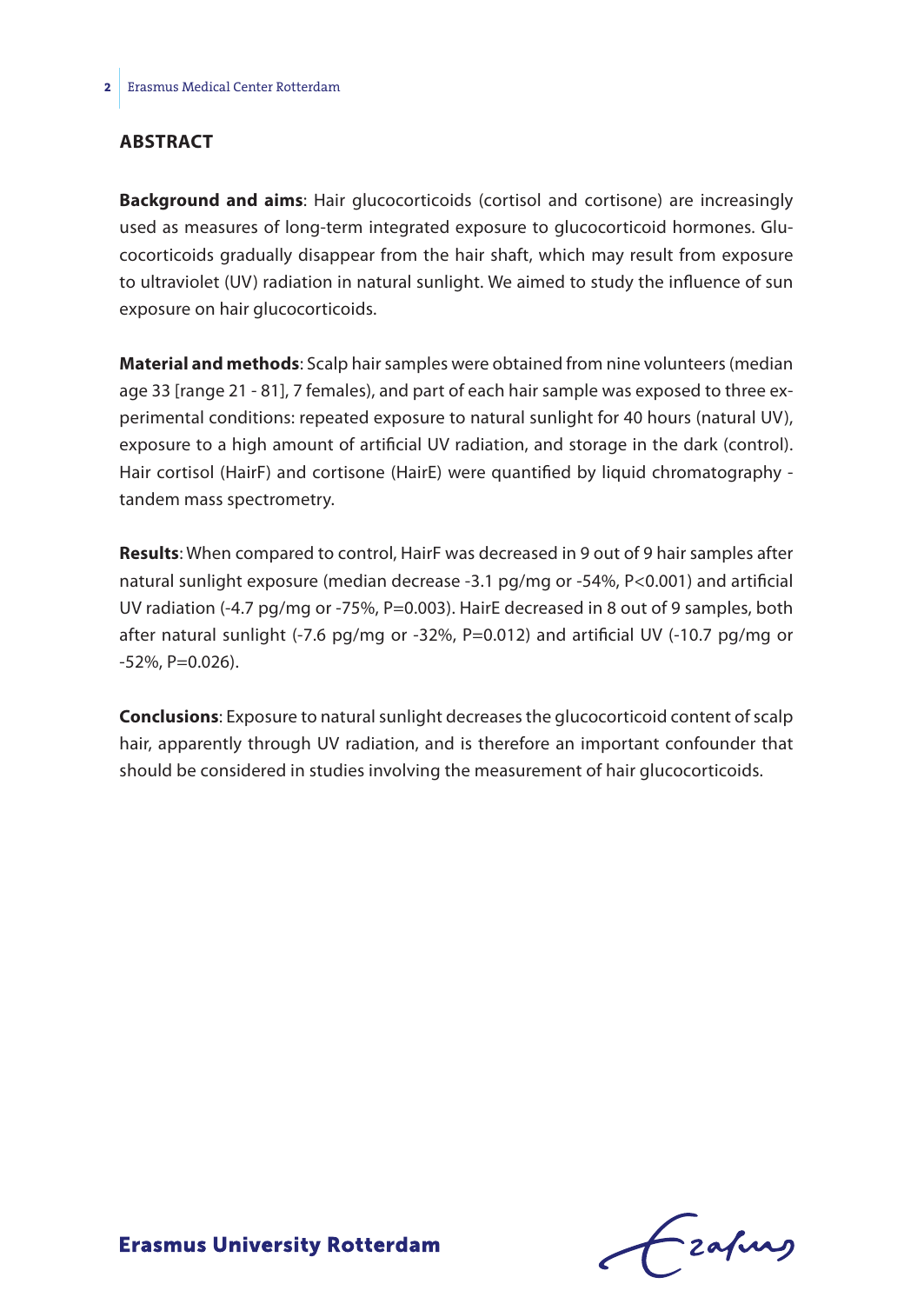#### **Introduction**

Over the past decade, the measurement of cortisol and cortisone in scalp hair has emerged as a method to estimate the long-term exposure to glucocorticoid hormones in humans [1, 2]. Increased hair cortisol (HairF) and/or cortisone (HairE) have been linked to psychopathology, physical and psychological stressors, and the cardiovascular risk profile [2]. Furthermore, they are promising markers in the evaluation of endocrine diseases of the HPA axis (e.g. Cushing's syndrome) [3], and may in future prove useful in evaluating changes in long-term glucocorticoid exposure in response to (behavioral) interventions [2].

Various situational factors have been found to influence HairE and HairF, many of which are hair-related, such as hair treatment, hair color and the use of hair products [2, 4-6]. Furthermore, it has been shown repeatedly that hair glucocorticoids show a gradual decrease from proximal to distal hair [7-9]. Possible mechanisms of this 'wash-out' effect include wear and tear of the hair shaft and repeated washing of the hair. The latter explanation is further substantiated by the observation that a higher frequency of hair washing decreases cortisol content [6]. However, steroid hormones are known to be degraded under the influence of ultraviolet (UV) radiation and sunlight [10, 11]. Furthermore, in an experimental design hair cortisol was decreased after artificial UV radiation [12]. It is currently unclear how this photodegradation translates to the physiological situation in which hair is exposed to natural sunlight, and how this influences hair glucocorticoids measured in clinical research.

We hypothesized that exposure to UV radiation present in natural sunlight decreases hair glucocorticoids, and may therefore be a causative factor in the 'wash-out' effect observed. Therefore, we devised an experimental study to evaluate the influence of natural sunlight on hair glucocorticoids, and compared this with exposure to a supraphysiological amount of UV radiation.

#### **Methods**

#### **Participants and procedures**

Scalp hair samples were collected from nine healthy volunteers, as close to the scalp as possible, at the posterior vertex. The entire length of each hair sample was divided in three equal parts, in such a way that the entire length of the hair sample was exposed to each experimental condition: the first part was stored in the dark (control condition), the second and third part were taped to a different piece of cardboard to be subjected to

frafing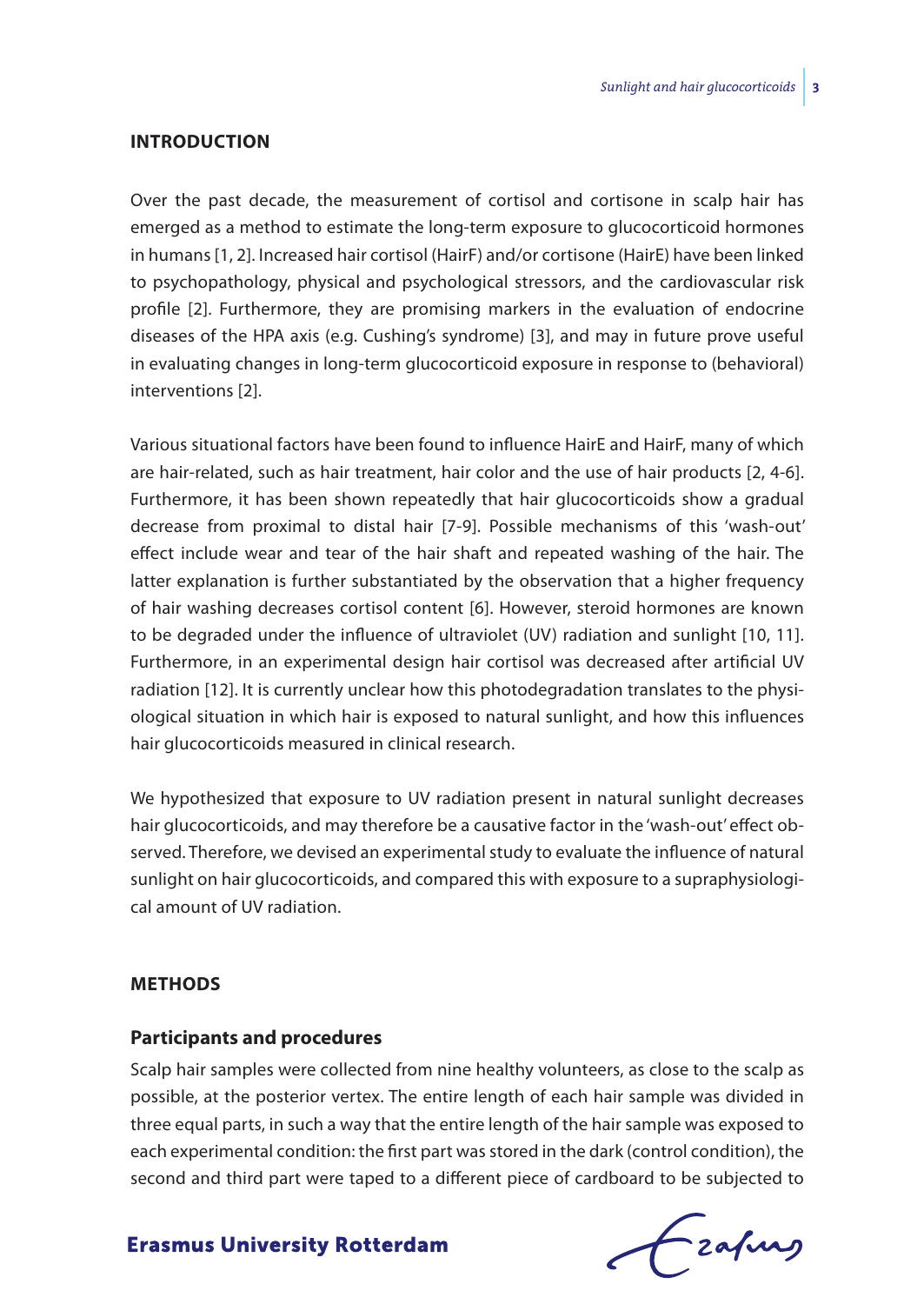natural sunlight (experiment 1) or extreme amounts of artificial UV radiation (experiment 2). All participants provided written informed consent, and this study was approved by the Institutional Review Board of the Erasmus MC.

## **Experiment 1: natural sunlight exposure**

During 28 days between June 26 and July 28, 2015, hair samples were exposed to natural sunlight, for 60 minutes per day, around solar noon. Hair samples were exposed to a further six hours of sun light on two days, between 11 and 17 pm, on August 29 and 30, 2015. In total, hair samples were subjected to 40 hours of sunlight. On the days of sunlight exposure, the median peak UV index at a nearby location (Bilthoven, The Netherlands) was 6.4, with a range of 4.7 to 7.1 (UV station data based on satellite data (SCIAMACHY, GOME-2). http://www.temis.nl/uvradiation/archives/overpass/ uv Bilthoven Netherlands ENS M8.dat).

## **Experiment 2: artificial UV light exposure**

Hair samples were exposed to UV radiation, using a new 26W 10.0 UVB spiral lamp (Reptile Technologies, Gorinchem, the Netherlands), for a total duration of 137.55 hours, spread over 16 days. The lamp was placed at 3.5 cm of distance from the hair samples. We evaluated the UV radiation of our lamp using a calibrated USB2000+ spectrometer (Ocean Optics, Inc., Dunedin, FL). At 3.5 cm distance, we measured a total irradiance of





Every line represents cortisol or cortisone levels in a hair sample from one individual, plotted on a logarithmic scale. Part of each hair sample was exposed to control condition (storage in the dark), 40 hours of natural sunlight, or 137.55 hours of high-dose artificial UV. Differences between experimental conditions were tested using paired student's t tests.

Lzafung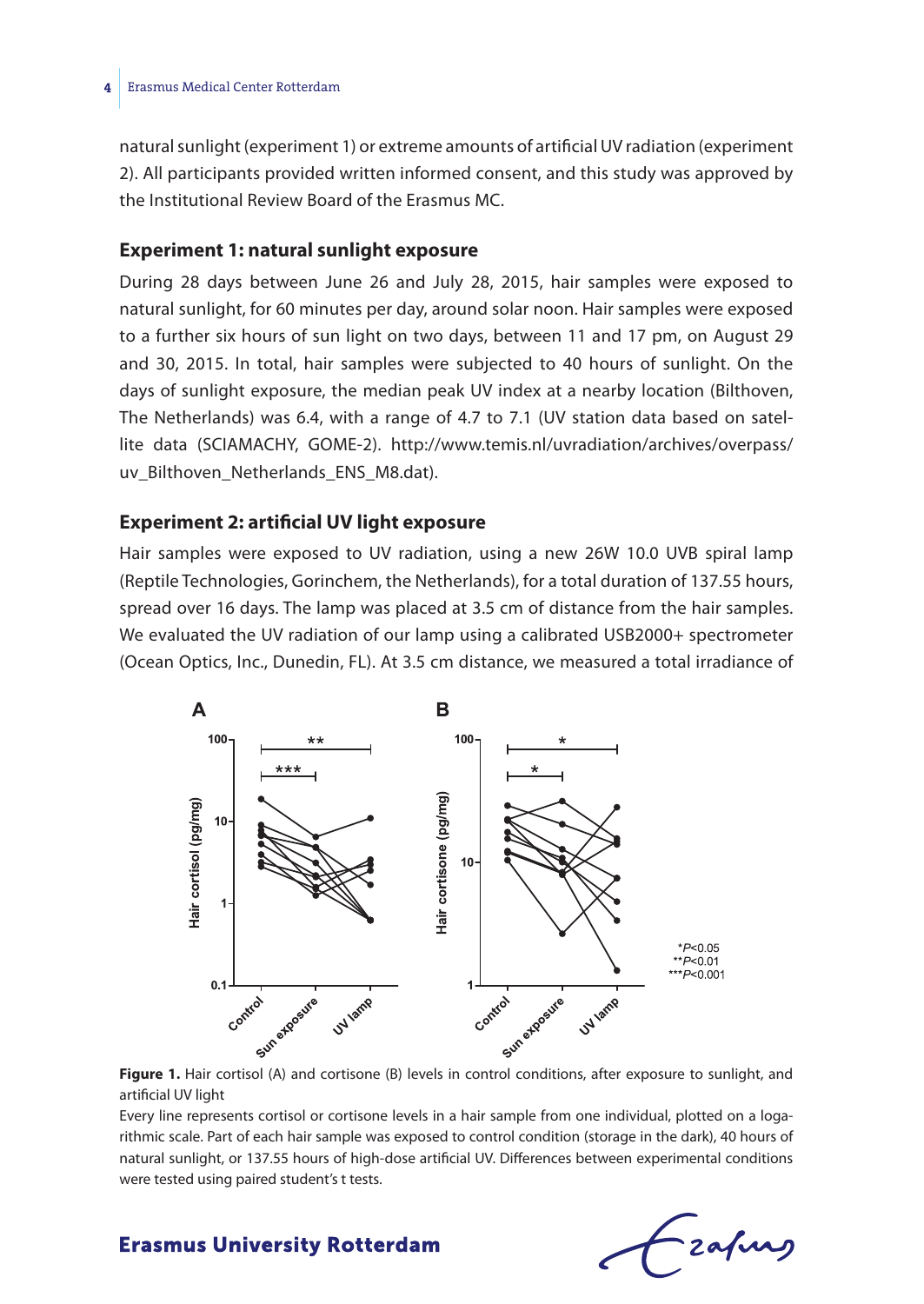10817 μW/cm2, most of which was UVA (320 - 400 nm; 7202 μW/cm2) and UVB (280-320 nm; 1195 μW/cm2). These values correspond to a UV index of 56, which exceeds the highest UV index ever measured on earth surface [13].

### **Hair processing and steroid hormone analysis**

After the experiments described above, at least 5 mg of the most proximal 3 cm of hair was weighed for each hair sample. Samples were then processed and analyzed as described previously [9]. HairF and HairE were quantified by liquid chromatography tandem mass spectrometry using a Xevo TQ-S system (Waters, Milford MA).

## **Statistical analysis**

SPSS statistics version 21 and GraphPad Prism version 5 were used for statistical analysis. Hair glucocorticoid values were log transformed to achieve normality. Differences in hair glucocorticoid levels were tested using paired student's t tests. A P value lower than 0.05 was accepted to indicate statistical significance.

#### **Results**

Out of nine subjects, seven were female (78%). The median age of subjects was 33 (range 21 - 81). Three participants had blond hair, three had black hair, and three had grey hair. In the hair samples not exposed to UV light (controls), the geometric mean for HairF was 6.1 pg/mg hair (95% CI [confidence interval] 3.9 - 9.6), and HairE was 17.3 (95% CI 13.3 - 22.6).

Compared to control conditions, exposure to natural UV light decreased HairF in all samples (median decrease -3.1 pg/mg, range -12.4 – -1.1; t(df=8)=6.28, P<0.001; median percentage decrease -54%; Figure 1A), as did exposure to artificial UV light (-4.7 pg/mg, range -8.5 − -0.2; t(df=8)=4.30, P=0.003; median percentage decrease -75%; Figure 1A). HairE decreased in all but one hair sample after natural sunlight exposure (median decrease -7.6 pg/mg, range -14.0 − 9.2; t(df=8)=3.25, P=0.012; median percentage decrease -32%; Figure 1B), and in all but one hair sample after artificial UV light (-10.7 pg/mg, range -15.0 − 15.8; t(df=8)=2.73, P=0.026; median percentage decrease -52%; Figure 1B). No difference was found between natural and artificial UV exposure for HairF or HairE (P>0.05).

#### **Discussion**

To the best of our knowledge, this is the first study to investigate the influence of natural sunlight on hair glucocorticoid levels. Although we only studied nine hair samples, our

Czafing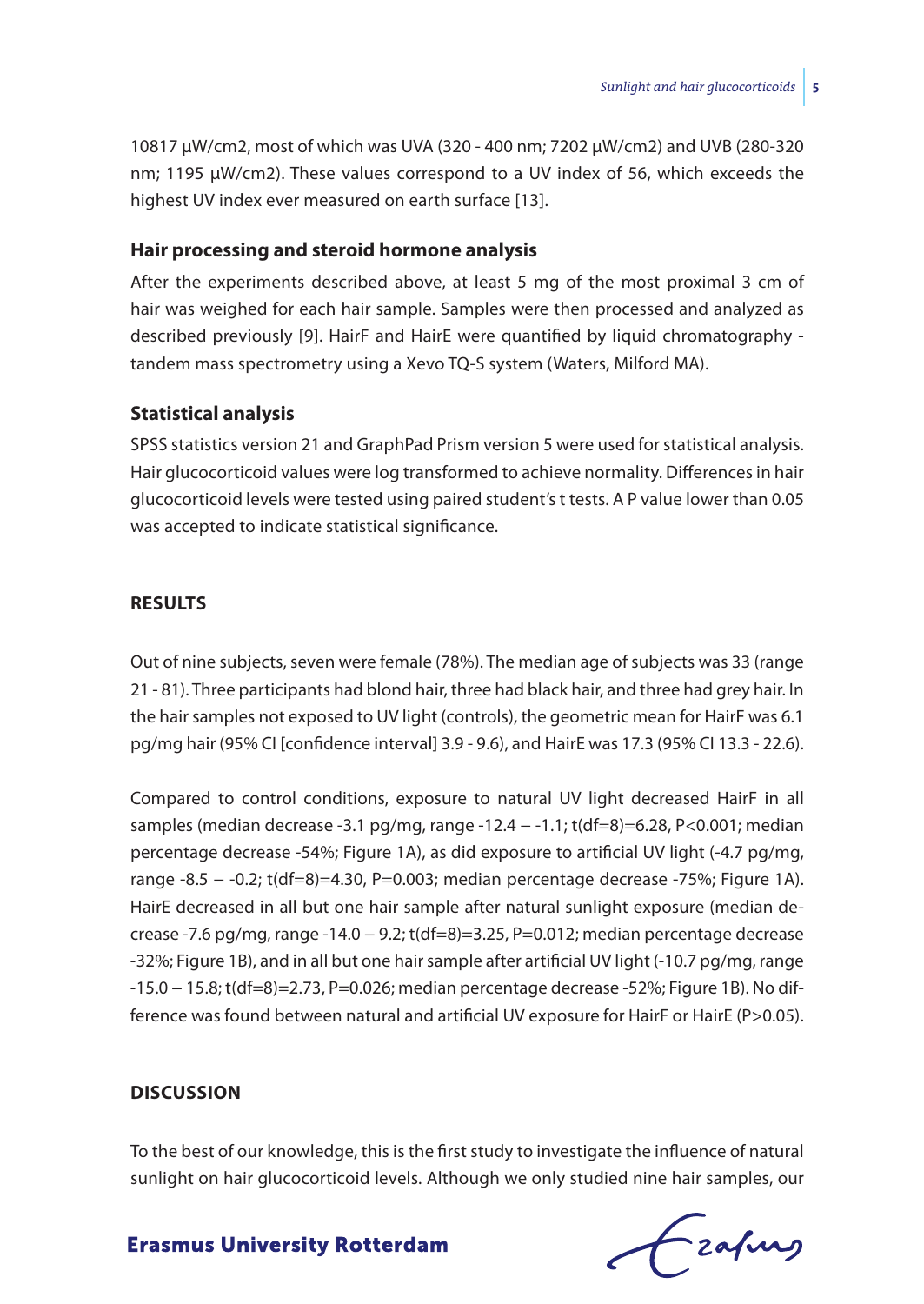#### **6** Erasmus Medical Center Rotterdam

experiment is well controlled, and showed a consistent decrease in hair cortisol after both natural sunlight and artificial UV exposure in all samples. For hair cortisone, a decrease was shown after both sunlight and artificial UV in 8 out of 9 samples.

Remarkably, the physiologic UV exposure consisted of a relatively low amount of sun exposure of 40 hours, indicating that differences in sun exposure that may occur in the general population, impact an individual's hair glucocorticoid contents. Furthermore, a much higher amount of artificial UV light was not associated with a further decrease in hair glucocorticoids, which appears to indicate that most of the effect was already achieved after the physiological exposure. Our study highlights that sunlight might be an important factor to consider in studies examining hair cortisol and cortisone, and may confound results in such studies. This is especially important when a variable of interest associates with sunlight exposure.

In this light, it is important to consider that season has been associated with hair cortisol levels. We recently reported in a cohort of 760 adults that hair cortisol levels were lower in winter compared to other seasons [6]. This result appears contradictory to the present study, since a decreased UV light exposure in winter would be expected to be associated with higher hair glucocorticoid levels. However, it should be noted that winter season is associated with changes in mood and diurnal rhythm, which may result in an altered HPA axis activity [14].

In our present study, we did not investigate the mechanism by which cortisol and cortisone were decreased. It has been reported that hydrocortisone 21-acetate, an acetate of cortisol, in a methanol solution undergoes degradation under the influence of UVB light [10]. Besides photodegradation, UV induced crosslinking between glucocorticoids and the hair matrix could also contribute to the decrease in the extractable and measurable concentrations of cortisol and cortisone. UV radiation has been shown to induce crosslinking between the corticosteroid flumethasone and the cytoskeletal protein spectrin [15]. A similar mechanism could induce crosslinking between endogenous glucocorticoids and hair matrix components.

In conclusion, we showed that not only an extreme dose of UV light, but also a repeated sunlight exposure decreases the cortisol and cortisone content of scalp hair. Researchers should therefore be aware of exposure to natural UV light as a potential confounder in studies investigating hair glucocorticoids.

Frafing